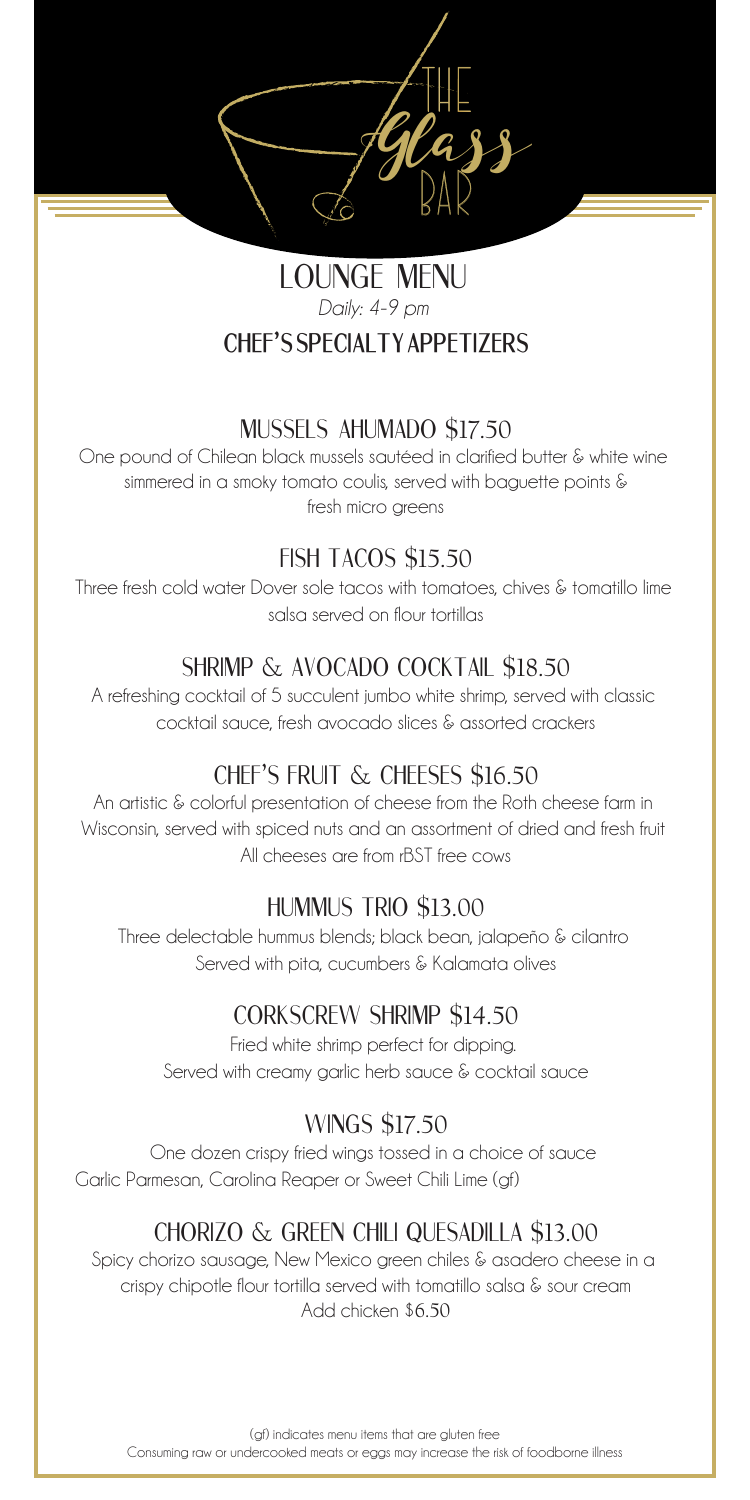# **signature salads**

The Glass

Bar

### organic tomato caprese salad \$15.50

Sliced organic tomatoes with fresh mozzarella & organic micro-greens drizzled with balsamic reduction (gf)

### grilled pear salad \$15.50

Tender Bosc pears poached & grilled, paired with pan seared goat cheeses & toasted walnuts. Served on a bed of organic spring greens with apple cider vinaigrette (gf)

### peacock salad \$17.50

Tender grilled chicken breast on a bed of organic spring greens accompanied by sliced apples, sun-dried cranberries, walnuts & raspberry vinaigrette (gf)

# SPECIALTY BURGERS

Served on a soft potato bun with choice of beer battered fries, sweet potato fries, waffle fries, pasta salad, or pickle fries

### Dumb & Dumber burger \$19.50

Pickled Tabasco peppers, ghost pepper cheese & chipotle mayo

### brisket burger \$19.50

Tender beef brisket, dark ale mustard & fried onion straws

### elk patty melt \$19.50

Flame grilled elk smothered with Swiss cheese, sautéed mushrooms & onions

### Down south burger \$19.50

Homemade pimento cheese, applewood bacon & grilled tomatoes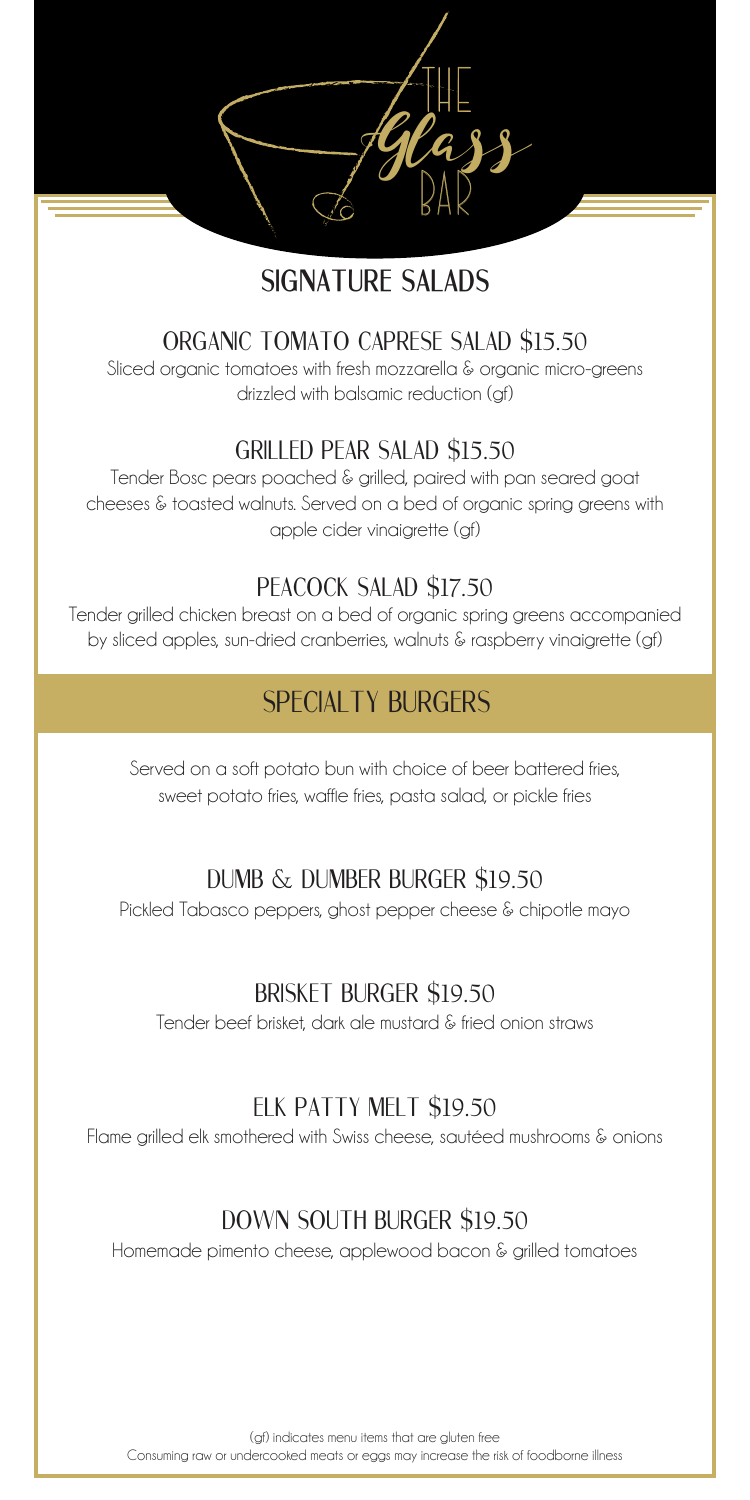The Glass Bar

# mile - high cocktails & martinis

# Absolut truffle \$12

Absolut Vanilla, Stoli Razberi & white créme de cocoa

# Chocolate Kiss \$12

Absolut Vanilla vodka, white créme de cocoa, Godiva & a splash of cream

# Oh! Bananas \$11

Créme de banana, white créme de cocoa, Frangelico & light cream

## Raspberry beret \$12

Stoli Razberi with splashes of Grand Marnier, Chambord & lemon juice

# The Peacock \$12

Grey Goose L'orange vodka, peach schnapps with a splash of cranberry & orange juice

# Luxury lemon drop \$12

Chopin vodka, fresh lemon juice & simple syrup served in a sugar-rimmed glass

## Ketel cosmo \$12

Ketel One Citroen, Grand Marnier & cranberry juice

## The bentley \$13

Nolet's Silver gin, splashed of lemon juice & simple syrup drizzled with Charmbord

## Goose bump \$12

Grey Goose L'orange vodka, Stoli Razberi vodka and a splash of cranberry juice

# desert flowers \$12

Thumb Butte sage gin with a touch of Chase elderflower liqueur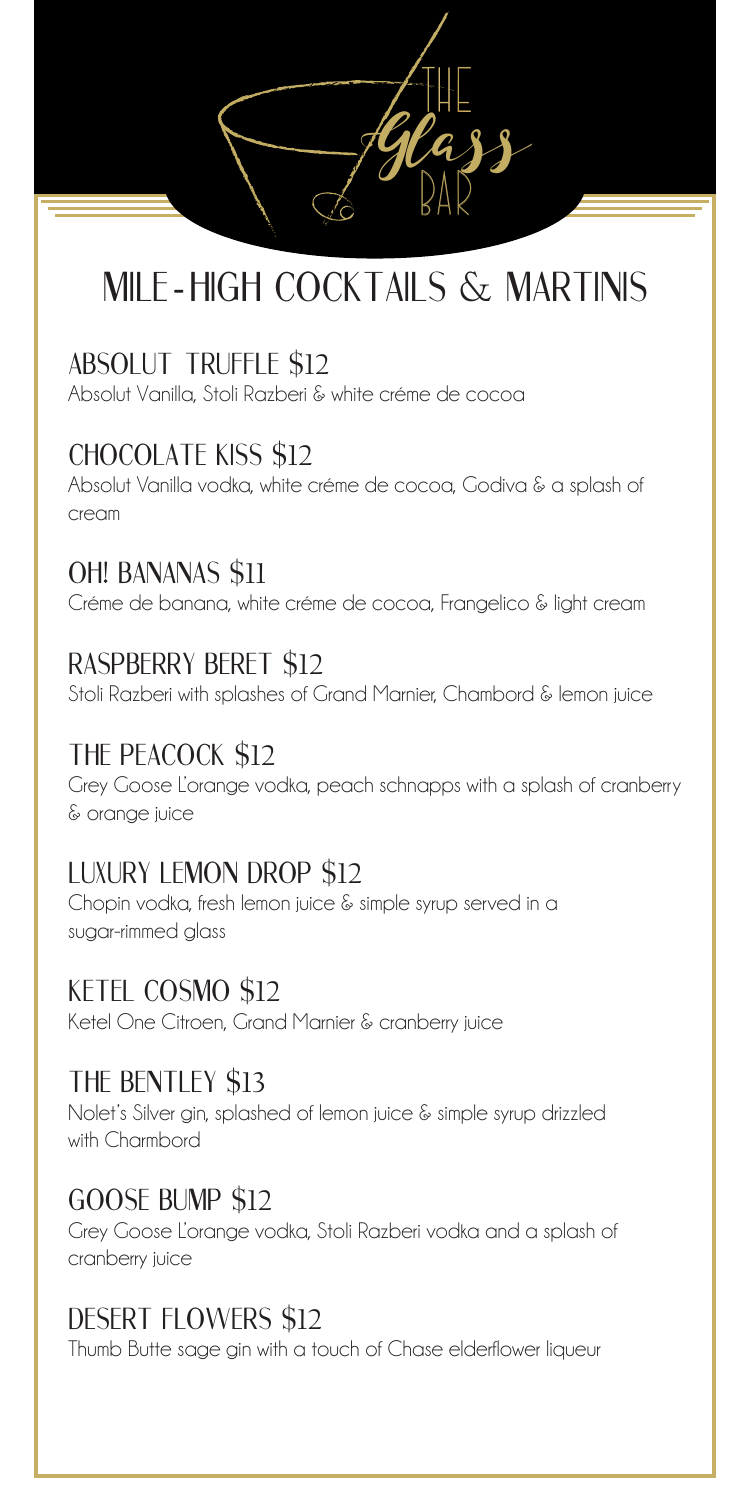

# **beer**

# draft beer

 *craft \$6.75* Ask your server for draft of the day

# DOMESTIC \$5.25

Budweiser, Bud Light, Coors Light, Michelob Ultra

# Local Micro-Brews \$6.25

Four Peaks Kiltlifter, Oak Creek Nut Brown Ale

# Imports and Specialty \$6.25

Modelo, Blue Moon Wheat Ale, Guiness Draught, Stella Artois, Lagunitas IPA Ask about new beers

# Non-Alcoholic

St. Pauli From Germany \$6.25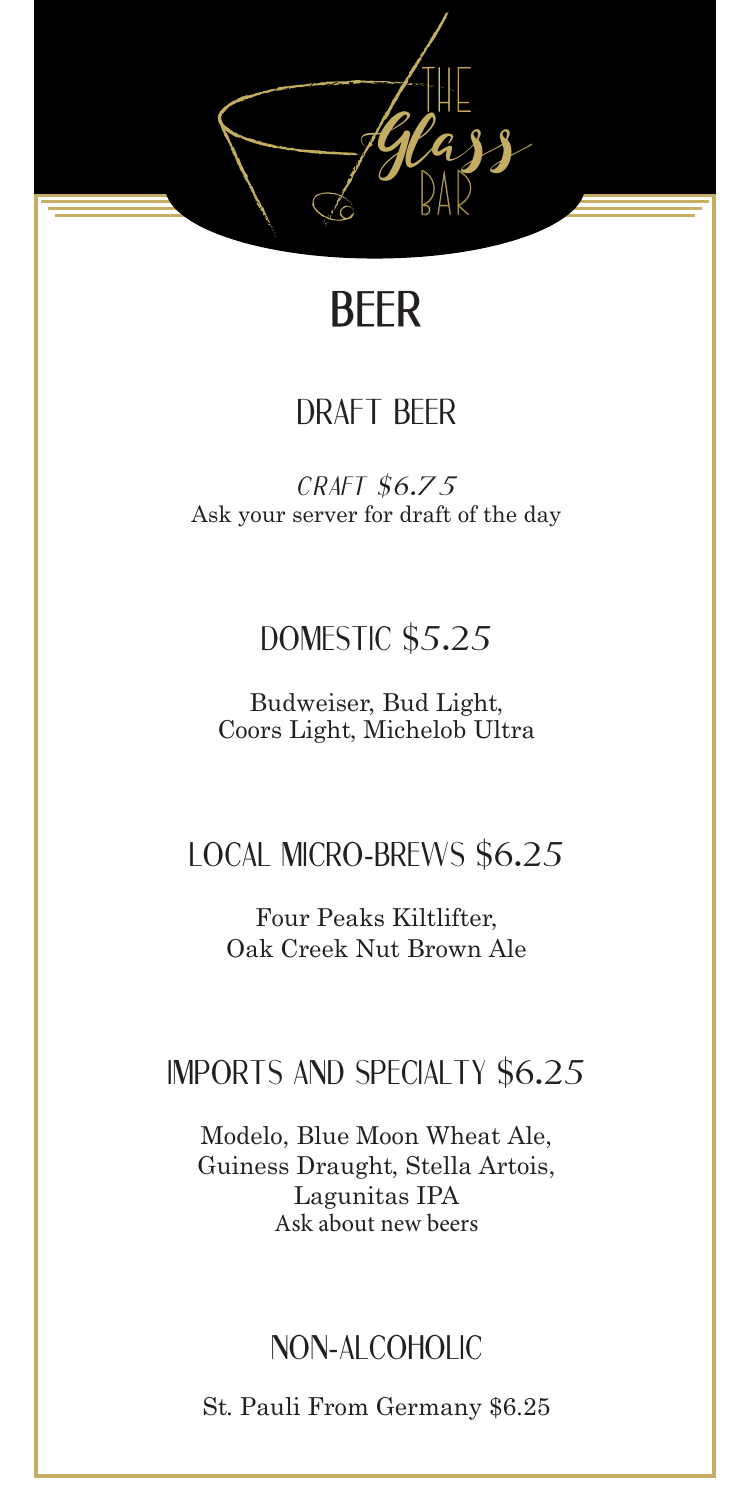# CLASSIC COCKTAILS

The Glass

Bar

## THE DON \$14

Don Julio Añejo tequila, triple sec, simple syrup & fresh lime juice

# PRESCOTT SIDECAR \$11

Captain Morgan spiced rum, Grand Marnier, lemon juice, simple syrup, & a dash of cinnamon

## hassayampa lemonade \$12

Ketel One Citroen, lime juice, simple syrup & Grand Marnier

## capone manhattan \$12

Templeton rye, Antica sweet vermouth, bitters garnished with Amarena cherry

## Hemingway daiquiri \$11

Don Q rum, Pamplemousse liqueur, lemon juice & simple syrup

### FLYING mule \$10

Flying Leap vodka, ginger beer & lime juice

## pearly a mule \$10

Tito's vodka, St George spiced pear liqueur, cinnamon schnapps, lemon juice and ginger beer

## Spiced pear sidecar \$12

Cognac, spiced pear liqueur, lemon juice, simple syrup, and a dash of cinnamon

## Southern Collins \$12

Tanquerey, Chase elderflower liqueur, cucumber, lemon & lime juice and simple syrup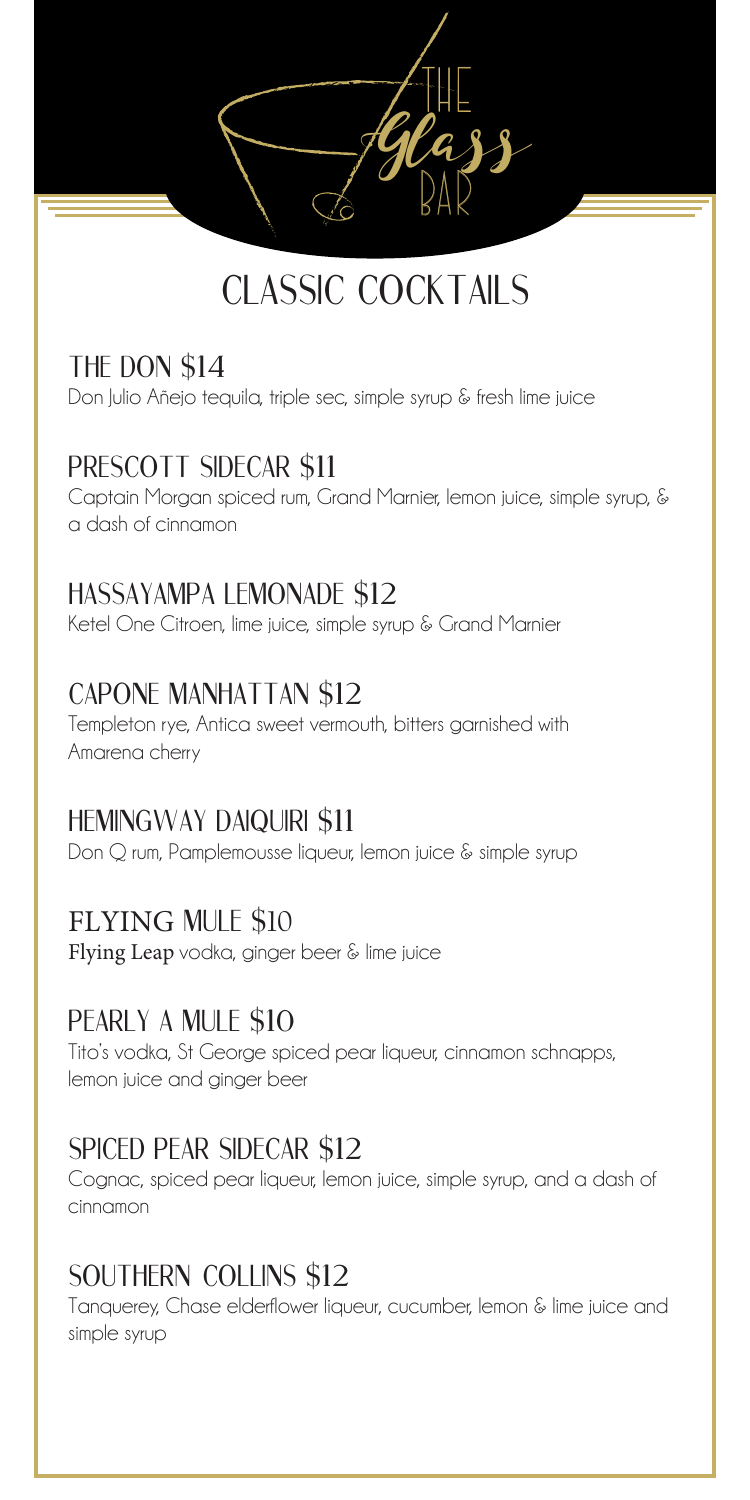The Glass Bar

> **Happy Hour menu** *Everyday 4PM -6PM*

Domestic beers \$4.00 draft beers \$5.00

well drinks \$5.00 house wines \$6.00

### proudly pouring

Cabernet Sauvignon, Merlot, Pinot Noir, Chardonnay, Pinot Grigio, & White Zinfandel

Ask your server about current selections

bar bites \$10 Happy Hour \$6.50 *Everyday 4PM - 6PM*

### hassayampa fries

Hatch green chilies & spicy chorizo topped with Asadero cheese

### SAI SA TRIO

Tomatillo lime, house & mango habenero salsas with tricolored tortilla chips (gf)

### pan seared goat cheese

Panko breaded goat cheese seared & served on a bed of field greens with spiced nuts & wonton chips

### ball park pretzels

Three soft & salty pretzels with assorted dipping sauces

### spring rolls

Five crispy fried spring rolls with sweet chili sauce

### Garden veggie crudite

Chef's assorted crisp & fresh raw veggies with red chili ranch dip (gf)

(gf) indicates menu items that are gluten free Consuming raw or undercooked meats or eggs may increase the risk of food borne illness